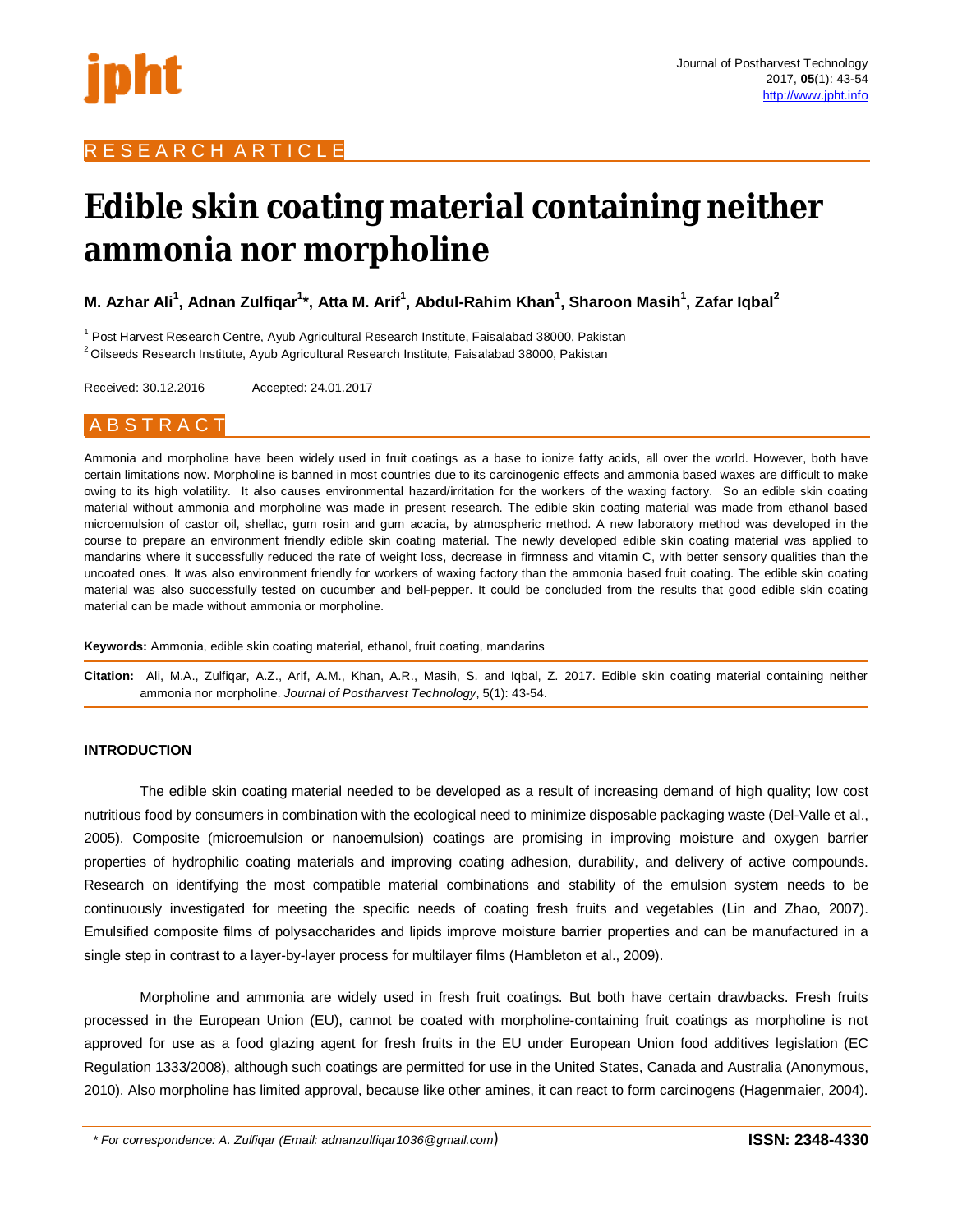Ammonia on the other hand, evaporates very rapidly (boiling point = -37 °C), especially at high temperatures (about 95°C). Even at ambient temperatures, ammonia evaporates from coating formulations fast enough to make it necessary to keep them tightly closed. Ammonia vapors are unpleasant, toxic and, in addition, can cause false alarms in packinghouses that use human detection of its odor as a warning that the ammonia based refrigeration system is leaking (Hagenmaier, 2004). At present, the area of edible films is not considered a priority by industry due to overall public perception and hesitation about adding more chemicals to fresh produce (Farber et al., 2003). In the past few years, research efforts have focused on the design of new eco-friendly coatings based on biodegradable polymers, which not only reduce the requirements of packaging but also lead to the conversion of by-products of the food industry into value added film-forming components (Vargas et al., 2008). Studies on edible coatings have to focus on aspects such as consumer acceptability and final cost of the coated product (Olivas et al., 2009). The development of new edible coatings with improved functionality and performance for fresh fruits is one of the challenges of the post harvest industry.

The purpose of present paper is to make an SCM which could suit to both fruits and vegetables besides being edible, natural, and workers friendly and simple to manufacture at the same time without the use of advanced and complex technology.

#### **MATERIALS AND METHODS**

#### **Selection of ingredients for edible skin coating material (ESCM)**

Firstly, different potential natural ingredients (polysaccharides, proteins, lipids and/or resins) for the formulation of ESCM were identified on the basis of easy and abundant availability. Then sorting was done for the development of a new ESCM based on their physico-chemical properties. Proteins were left out in this process because these have properties similar to those of polysaccharides (Krochta, 2002) but are costlier and less abundantly available than polysaccharides. Before finalizing the ingredients for the preparation of ESCM, some ingredients were tested individually for their coating effect to reduce the amount of trial emulsions. In this context, different selected edible oils (castor oil, linseed oil, canola oil, black seed oil, ajwain oil), different gums of plant origin (gum acacia, gum karaya, gum pine, gum tragacanth and guar gum), starch, resins of plant (rosin) and animal origin (shellac) were tested mainly for weight loss and gloss (data not shown). As the properties of emulsions are greatly affected by the type and concentration of the emulsifier, so different emulsifiers were tested (data not shown) in this context and a non-ionic emulsifier from the group of polysorbates was finalized because of its increased stability, formulating flexibility, wider compatibility and non-reactance with active ingredients of the ESCM. The regulatory status of different ingredients of the finalized formulation is shown in table 1.

#### **Preparation of ESCM**

The ESCM was prepared by simple atmospheric method in the following way: Sodium hydroxide and ethanol were dissolved in distilled water. Gum acacia and/or starch, rosin and/or shellac were dissolved by mild heating (40°C) in this water one by one and it was named solution A. Non-ionic emulsifier was dissolved in some water and added to castor oil and this was named solution B. Both solution A and B were slowly and continuously mixed while constant stirring was provided throughout to make a homogeneous microemulsion of ESCM. As the ESCM was clear and not milky so there was no need of homogenization or other high energy turbulence after final preparation and it was considered that the ESCM being prepared is fairly a microemulsion with the globule size less than 0.5µm.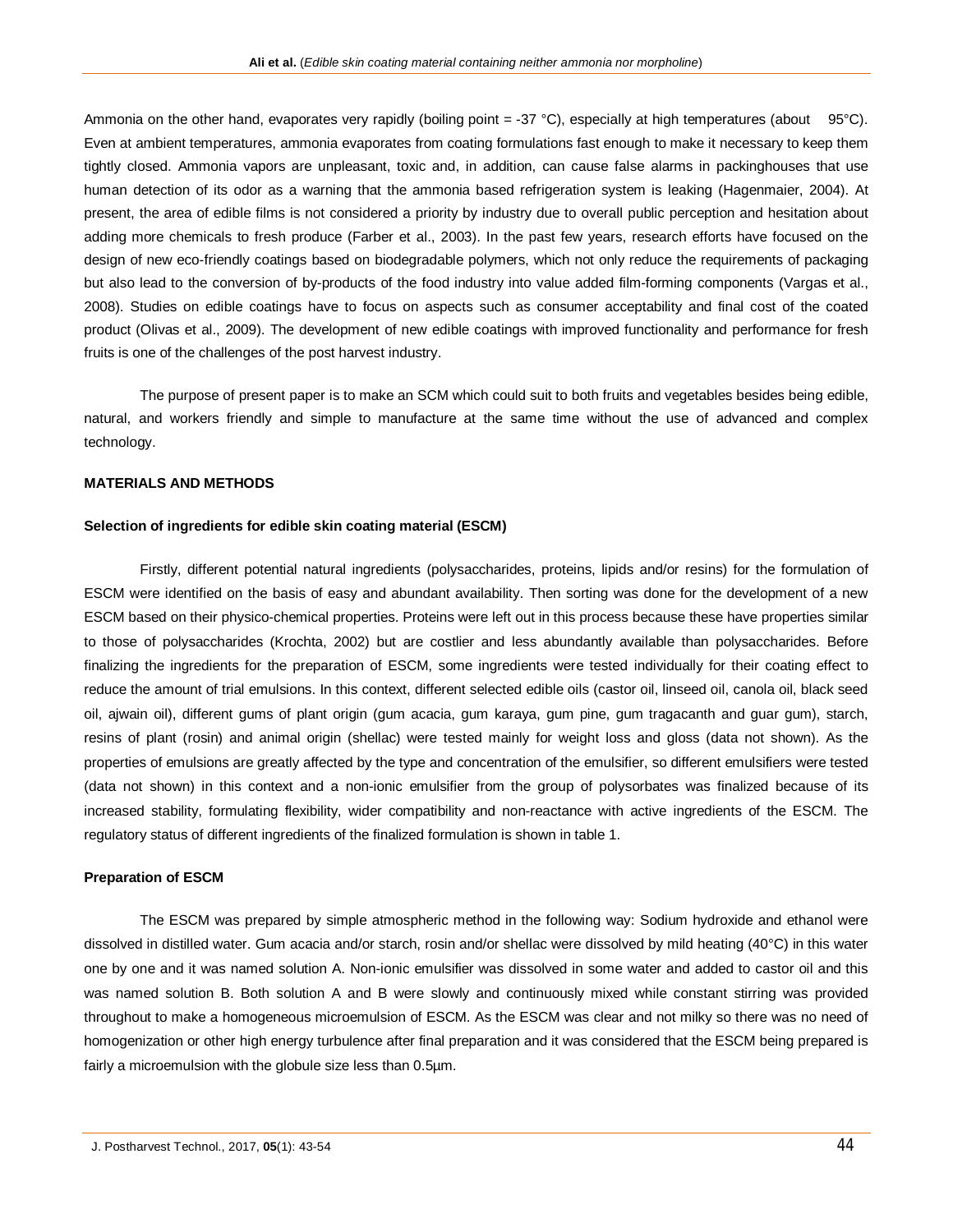|                    | <b>Regulatory Status</b> |                   |  |  |  |  |  |
|--------------------|--------------------------|-------------------|--|--|--|--|--|
| Name of Ingredient | FDA <sup>a</sup>         | $EU^b$            |  |  |  |  |  |
| Castor oil         | 21CFR 172.876            | E <sub>1503</sub> |  |  |  |  |  |
| Rosin              | 21CFR 172.210            | $E915^{\circ}$    |  |  |  |  |  |
| <b>Shellac</b>     | 21CFR 175.300            | E904              |  |  |  |  |  |
| Gum acacia         | 21 CFR 172.780           | E414              |  |  |  |  |  |
| Sodium Hydroxide   | 21CFR 184.1763           | E524              |  |  |  |  |  |
| Polysorbate 20     | 21CFR<br>178.3400        | E432              |  |  |  |  |  |
| Ethanol            | 21CFR 184.1293           | E1510             |  |  |  |  |  |

#### **Table 1 Regulatory status and function of different ingredients of the finalized formulation**

<sup>a</sup>Food and Drug Administration; <sup>b</sup>Fed. of European Food Additives and Food Enzymes Industries; <sup>c</sup>South African National Halal Authority

# **Fruit treatment**

Mandarins (*Citrus reticulata* cv. Blanco) were grown in the orchards of Orange Research Institute, Sargodha (Punjab, Pakistan). Cucumber (*Cucumis sativus L*.) and bell pepper *(Capsicum annuum L.*) were grown in the agricultural farms of Haji Sons Farms, Chiniot (Punjab, Pakistan). Washing of citrus fruits was done firstly with simple water and then with the fungicidal solution of thiabendazole (Textar® 60-T by Tecnidex, Valencia, Spain) @2000ppm in washing tank. Subsequent drying was carried out in hot air tunnel at 50°C for 1.50 minutes. For comparison, waterwax Fomesa (Fruitech, s.l., Valencia, Spain) containing 20% total solids (10% oxidized polyethylene, 8% wood rosin and 2% ammonium hydroxide), was chosen because it is well-known market brand and is oxidized polyethylene based which is a synthetic compound. Waxes were applied separately to fruits by a combination of spraying and brushing method. The rate of coating was maintained @1ml/Kg of fruit because this amount of coating was officially recommended by the manufacturer (Fruitech, s. l., Valencia, Spain) and was typical of the amount of coating widely practiced by the citrus industry of Pakistan. The fruits were weighed before and after the coating to monitor the amount applied which was about 0.20g for mandarin. This amounts of coatings resulted in about 0.15mg/cm<sup>2</sup> of dry coating, calculated from wet weight and known solids content (10%). Additional fungicide imazalil (DECCOZIL®50 by Decco Italia, Italy) each @1L/200 L wax were added to Fomesa while no additional fungicide was added to ESCM at the time of application. After waxing, fruits were dried in a hot air tunnel at 55°C for 1.75 minutes. The packed fruits were pre-cooled to internal temperature of 5°C by the blast air in a reefer container and then transported by the same to cold chambers of Post Harvest Research Centre (PHRC), Faisalabad and stored at 5±2°C with 85-90% relative humidity (RH).

Cucumber and bell peppers were washed in our laboratory with 200ppm solution of sodium hypochlorite and dried before waxing. ESCM was applied to each piece of vegetable by spraying method using pressure hand sprayer and all-around coating was ensured by hand (using latex gloves). Coated cucumbers and bell peppers were dried in a hot air oven at 50°C for 02 minutes. The amount of coating applied was about 0.12g for cucumber and 0.18g for bell peppers. Cucumbers and bell peppers were stored at  $10\pm2^0$ C with 90-95% relative humidity for 14 and 35 days respectively. The quality of ESCM was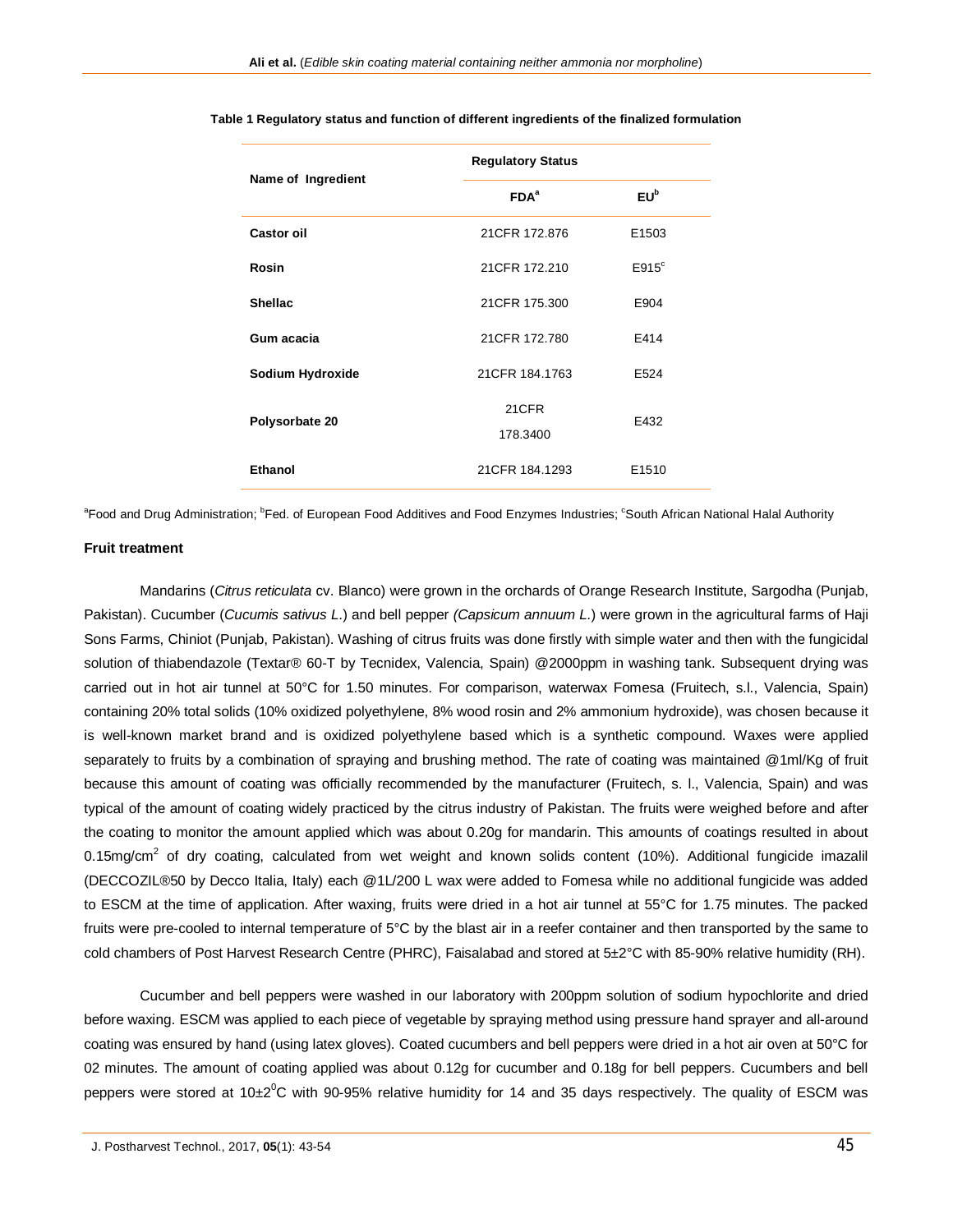evaluated on the basis of physical characteristics and performance.

#### **Physical characteristics**

Physical characteristics and stability were evaluated by creaming and coalescence, turbidity, viscosity, specific gravity and amount of coating lost by flaking. The physical stability of the prepared emulsion was determined by heat-cool cycling between refrigerator temperature and 45°C with storage at each temperature of 24 hrs. Creaming (a reversible separation of the emulsion into dilute and concentrated region) or coalescence phenomenon (an irreversible destruction of emulsion) of the emulsions was observed after each cycle had finished (Viyoch J. et. al., 2003) and separation/destruction was recorded from 1-5 scale (1: Nill, 2: < 5%, 3: 5-15%, 4: < 15-25% and 5: >25%). Turbidity was measured (n=2) with a turbidity meter (2100N Laboratory Turbidimeter, HACH, US). Viscosity was determined by a viscotester (Rion Viscotester, VT-04, Extech International Corp., Boston, USA) with a no. 1 rotor operating at 63.8 rpm. Amount of coating lost by flaking was measured ( $n = 6$ ) by bumping and rubbing together a pair of fruit from the same treatment, wiping the fruit with a cloth and measuring the nearest 0.1 mg the weight uptake. The reported means are based on 2 measurements each on 3 different pairs of fruits (Hagenmaier, 2004).

# **Performance**

Performance was evaluated by comparing the results of uncoated samples, ESCM coated samples and synthetic wax coated fruits. The parameters compared included physiological weight loss, firmness, vitamin C contents, gloss, sensory analysis (color, flavor, taste, and overall acceptability) and worker friendly aspects (smell and irritation).

Individual packs of mandarins were weighed by a digital weighing balance (Sartorius GM 1501, Precision Weighing Balances, Bradford, MA, US) at the beginning of the study and thereafter weekly until the end of the storage period. The result was expressed as percentage of weight loss relative to the initial value (taken as 100%).

Weight Loss (
$$
\%
$$
) = 
$$
\frac{\text{Initial Weight} - \text{Recorded Weight}}{\text{Initial Weight}}
$$
x 100

The firmness of fruit/vegetable was determined by using a penetrometer (model 53205, TR di Turoni, Forli, Italy) and results recorded as KgF. The vitamin C contents were determined according to the method as described by AOAC (2000). Gloss was determined (n=50) with gloss meter (BYK Gardner Micro-Tri-Gloss, Silver Spring, MD). The reported means are based on 10 measurements on each of 5 different fruits. Sensory evaluation was conducted by a panel using 9-point hedonic scale (Lee et al, 2003). The worker friendly aspects of both waxes were recorded on a nine-point hedonic scale (Lee et al, 2003). Four personals (foreman, sorter, operator and packer), who were closer to the grading and packing operation area were selected from 4 different factories and the reported values are means of all four factories. The data was analyzed using Statistix 8.1.

# **RESULTS AND DISCUSSION**

#### **Physical Characteristics**

Good fruit coatings should necessarily be prepared as microemulsion, so that when the water evaporates the emulsion will have a smooth surface. This implies that the coating appears transparent to translucent (with globule size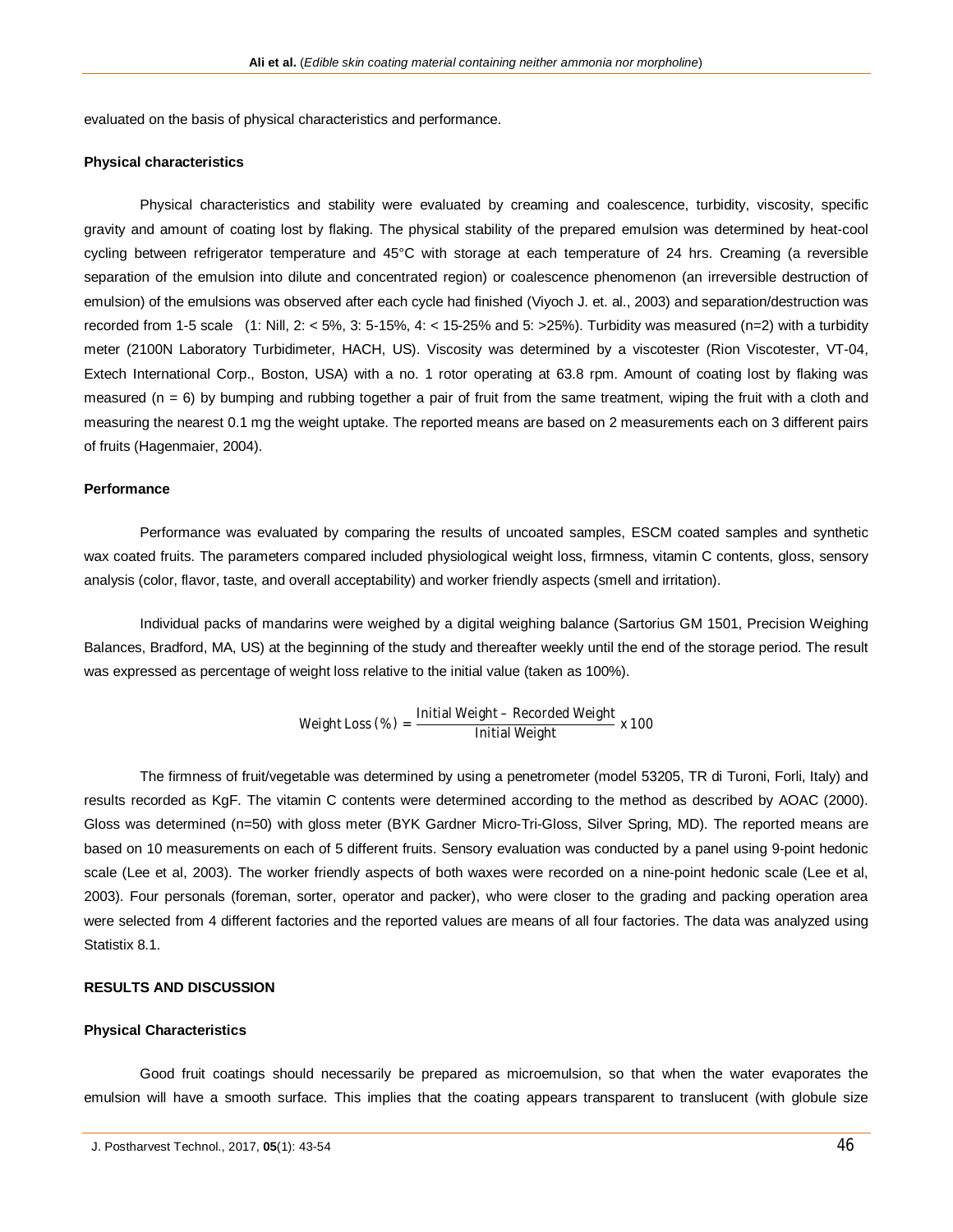<0.02µm diameter) and not milky white (Prince, 1977). Many formulations, among all the formulations prepared, were transparent/clear (all data not shown). Physical Characteristics of some of the good formulations are shown in table 2. Only the best formulation (E) was chosen on the basis of physical characteristics for comparative study, although other good formulations were also tested individually on mandarins alone (data not shown).

| <b>Characteristic</b> |                    |                    | Formula            |               |                      |                  |  |  |  |  |
|-----------------------|--------------------|--------------------|--------------------|---------------|----------------------|------------------|--|--|--|--|
|                       | A                  | в                  | C                  | D             | Е                    | F                |  |  |  |  |
| Visual appearance     | creaming*          | creaming*          | clear              | clear         | clear                | clear            |  |  |  |  |
| Creaming              | 3 <sup>c</sup>     | 3 <sup>c</sup>     | $2^b$              | $2^b$         | 1 <sup>a</sup>       | $2^b$            |  |  |  |  |
| Coalescence           | 3 <sup>c</sup>     | 3 <sup>c</sup>     | $2^b$              | $2^b$         | 1 <sup>a</sup>       | $2^b$            |  |  |  |  |
| Turbidity (NTU)       | $434^d$            | 402 <sup>d</sup>   | $305^{\circ}$      | $275^{\circ}$ | 118 <sup>a</sup>     | 201 <sup>b</sup> |  |  |  |  |
| Viscosity (cp)        | $350^{\circ}$      | 325 <sup>d</sup>   | $225^{\circ}$      | $213^{\circ}$ | 147 <sup>a</sup>     | $195^b$          |  |  |  |  |
| Specific gravity g/cc | 1.005 <sup>c</sup> | 1.003 <sup>c</sup> | 0.999 <sup>b</sup> | $0.993^{b}$   | $0.986$ <sup>a</sup> | $0.989^{a}$      |  |  |  |  |

**Table 2. Physical characteristics of some good formulations (mean values where applicable, p< 0.05, LSD)**

A= starch, shellac, rosin, castor oil (8%) B= gum acacia, starch, rosin, castor oil (5%)

C= gum acacia, rosin, shellac, castor oil (5%) D= gum acada, shellac, rosin, castor oil (4%)

 $E=$  gum acacia, shellac, rosin, castor oil (2%)  $E=$  gum acacia, shellac, rosin, castor oil (3%)

\*Separated by gravity into two layers, 90% clear and 10% cream, turbidity is of clear phase only

As all the formulations were made by simple atmospheric method so it was possible to try and rule out many different formulations in a relatively shorter time because the atmospheric method is relatively simple and fast (Hagenmaier, 2004) and it became even easier because neither of the formulations contained ammonia that could pose difficulty in preparation by its vaporization. All of the emulsions were made with the ingredients acceptable by the Code of Federal Regulations and/or EU for use in food and/or fruit coating. Those emulsions which included starch among other ingredients have higher degree of creaming, coalescence and turbidity while the emulsions that did not included starch among their ingredients had lower values for these characteristics (Table 2). This may be due to the poor solubility of starch in alcohol (Anonymous, 2013) as alcohol was mixed in water at the start of manufacturing process. These results showed that starch is not as suitable component for a good ethanol based composite coating as the gum acacia is. Gum acacia was also the least viscous and the most soluble of the hydrocolloids and it produced stable emulsion with most oils. Similarly viscosity and specific gravity were also recorded higher for the emulsions containing starch while lower for the emulsions without starch (Table 2). Higher viscosity and specific gravity are not the desired features for a fruit coating that is meant to be used by spraying method. Also the higher the viscosity and specific gravity, the lower is the coverage area of the fruit coating. The amount of flaked coating for both the coatings increased with the passage of storage time (Fig. 1) but it was lower for the ESCM though it was non-significant.

It was previously found that with minimal plasticizer it may be possible to find a suitable compromise between optimum appearance and shine on one hand, and optimum flavor on the other hand (Hagenmaier, 2004). But the results of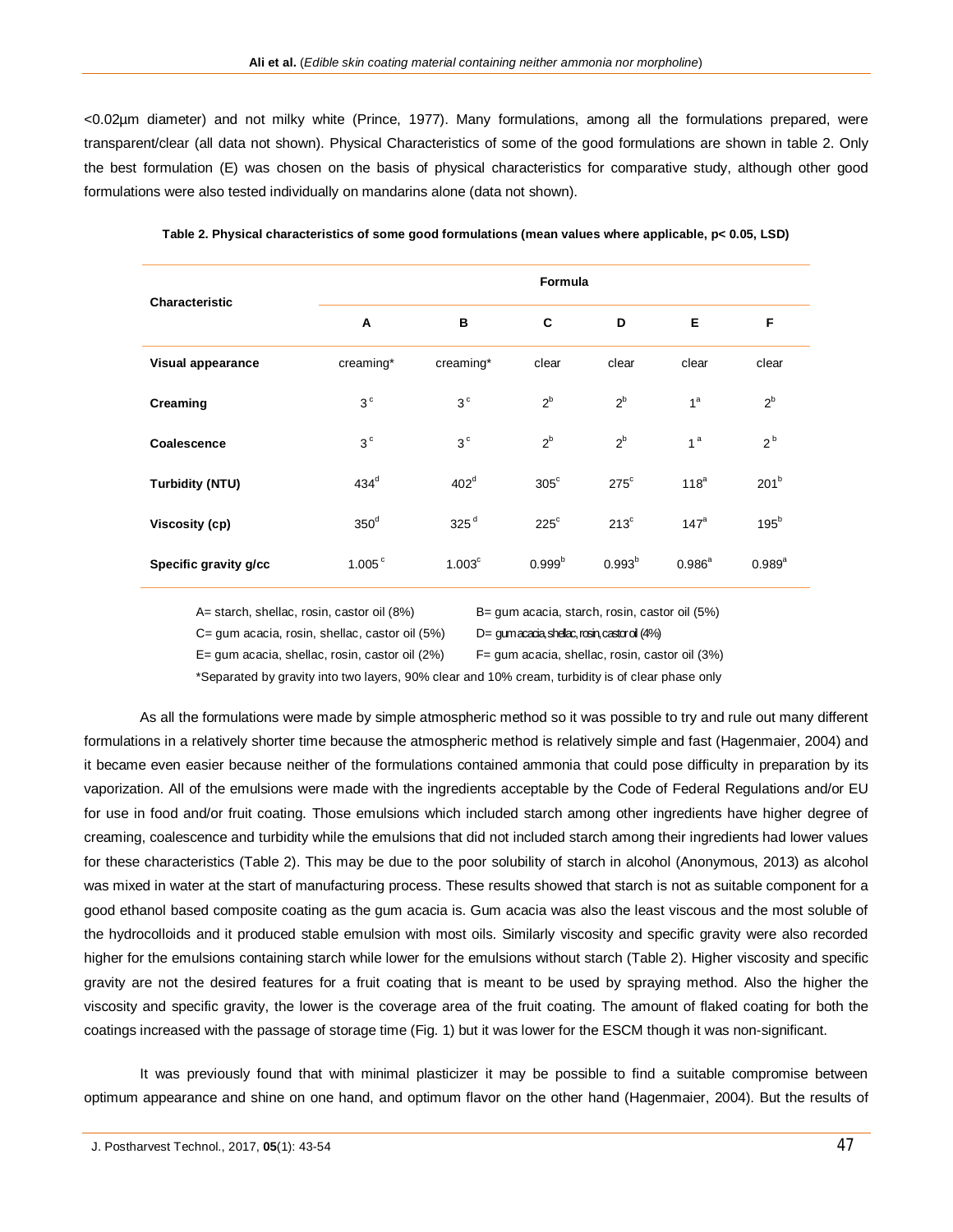

present study suggest that it is possible to formulate good fruit coatings without the addition of any particular plasticizer.

**Figure 1. Flaking of coatings on Blanco mandarins, weight of removed coatings** 

#### **Performance**

The control of weight loss is important in that most fresh produce is sold by weight. A coating that will reduce the amount of weight loss will also reduce the amount of overfill required (Khout et al., 2007). The newly developed ESCM successfully reduced the weight loss percentage not only in mandarins where it was at par with the synthetic wax (Fig. 2) but also in cucumber (Fig. 3) and bell peppers (Fig. 4) where it was significantly different from the uncoated samples.



**Figure 2. Effect of different treatments on weight loss of mandarins (p< 0.05) stored at 5±2°C, 85-90% relative humidity**

Coatings enhance the reduction of moisture loss by enhancing the natural barrier, if already present, or replacing it in cases where washing and handling has partially removed or altered it. And also the hydrophobic components such as oils and resins (similar to cutin) emphasize the reduction of moisture loss in coated samples (Baldwin, 1994). Present findings are supported by the earlier results of Arif et al., (2013), and Zulfiqar et al., (2013) who found significant reduction in weight loss of grapefruits and cucumbers coated with an oil based edible skin coating material as compared to the uncoated ones.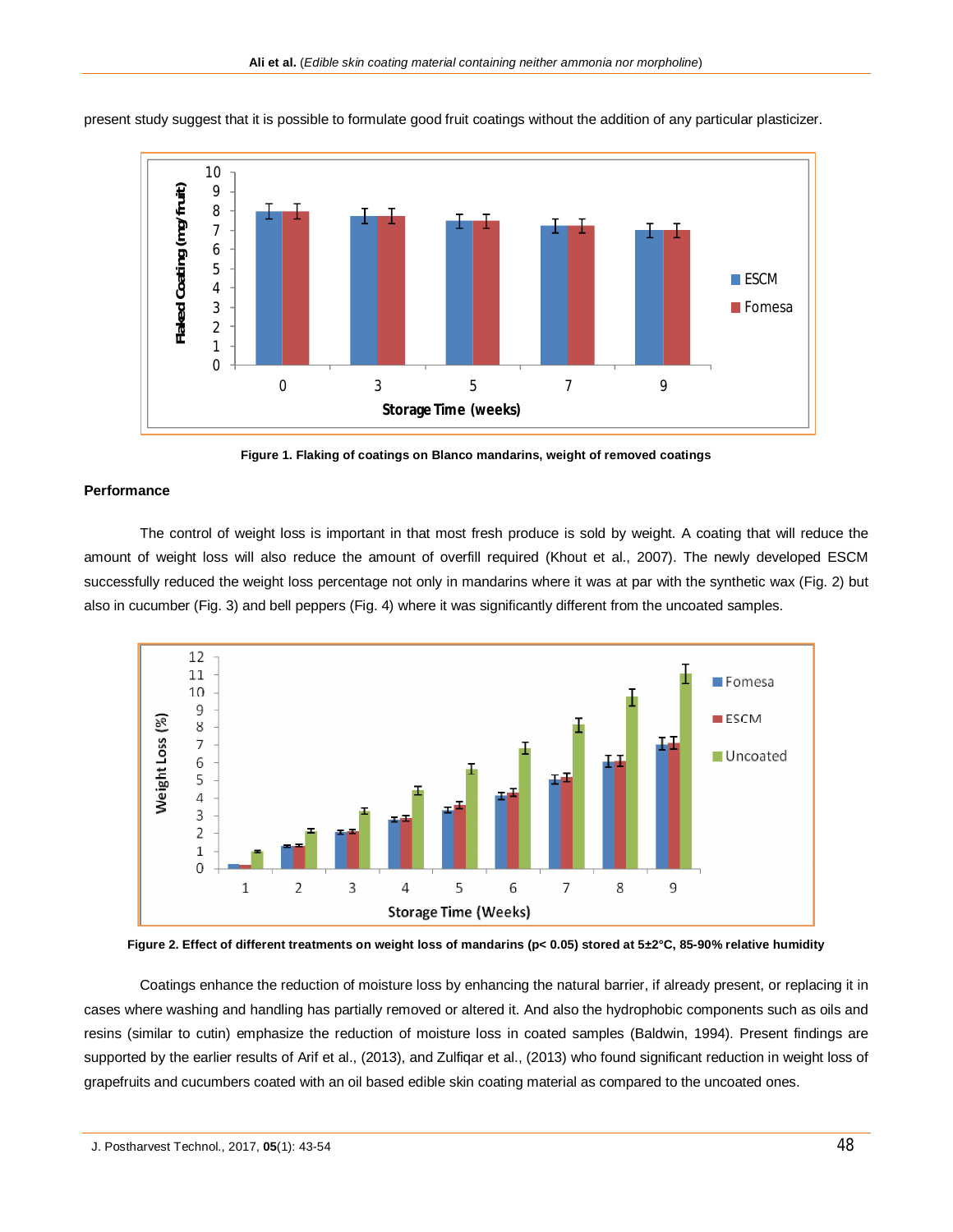

**Figure 3. Effect of non ionic-anionic ESCM on the weight loss of cucumbers stored at low temperature** 



**Figure 4. Effect of non ionic-anionic ESCM coating on weight loss of bell peppers (p< 0.05) stored at 10±2°C, 85-90% relative humidity**

Firmness of fruits and vegetables is important not only for their shipping but also for their eating and cooking quality. Firmness of mandarins coated by ESCM was at par with that of synthetic (Fomesa) coated mandarins while it was significantly different from that of uncoated ones (Figure 5). Firmness is thought to be affected by two factors; it can be a function of cell wall turgor which is directly affected by moisture loss through the skin (Olivas and Cánovas 2009), and/or the loss of firmness is a biochemical process that involves the hydrolysis of pectin and starch by enzymes e.g. wall hydrolases (Yaman & Bayoindirli, 2002). Coatings act as a semi permeable barrier to moisture loss, thereby restricting water transfer (Ribeiro et al., 2007), which helped in maintaining the turgor pressure of the cells and in turn the firmness.

While the coating also resulted in the reduction of  $O_2$  level and increase in the  $CO_2$  level (the modified atmosphere) by acting as a semi-permeable membrane (Baldwin, 1994) that resulted in the maintenance of firmness during storage. Similar results were obtained by Arif et al. (2013) who found that coating of grapefruits with an oil based edible skin coating material maintained their firmness. Vitamin C contents of the mandarin for all the treatments decreased as a function of storage (Figure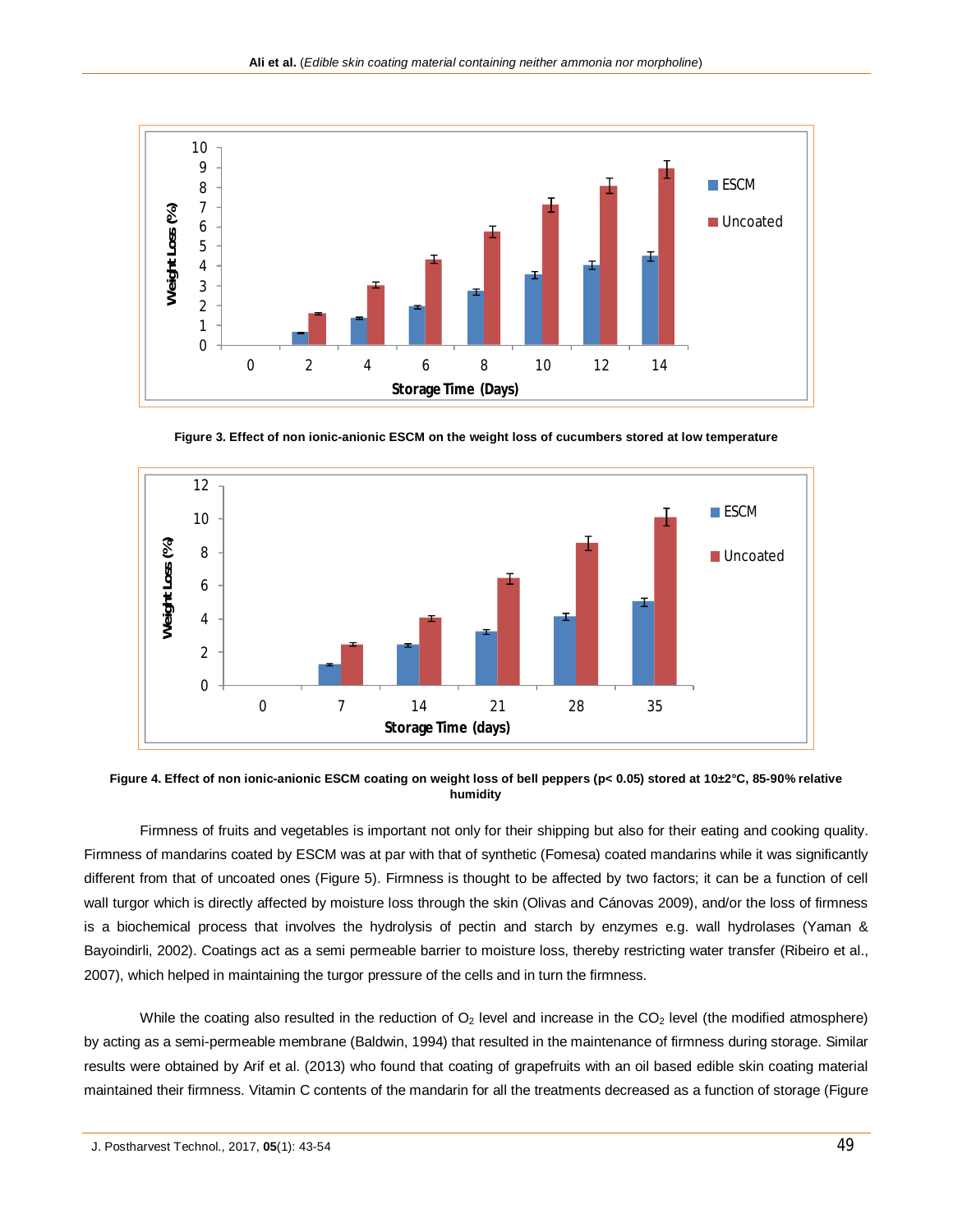6) but this decrease was statistically non-significant between the coated mandarins while significant when compared to the uncoated mandarins. Vitamin C is readily oxidized by oxygen when exposed to it (Hussain et al., 2006).



**Figure 5. Effect of different treatments on firmness of mandarins (p< 0.05) stored at 5±2<sup>0</sup>C, 85-90% RH**



**Figure 6. Effect of different treatments on vitamin C contents of mandarins stored at 5±2°C, 85-90% relative humidity for 9 weeks**

Creation of modified atmosphere by the coatings limits the exchange of gases that reduces the amount of oxygen reaching to the interior of fruit thus preventing the oxidation of vitamin C (Baldwin et al., 1995). Both of the coatings decreased the oxidation of vitamin C alike. These results are at par with the previous results of studies which found that vitamin C contents of Murcott fruits decreased during storage at low temperature (Yu et al., 2011) and that the vitamin C contents were found higher for coated mandarins than the uncoated ones during storage at low temperature (Mahajan et al., 2005).

The coatings are applied to fruits and vegetables to enhance their outlook and appearance, and in that way improve consumer preference for coated products over the uncoated ones. The gloss imparted by both of the coatings was good but it decreased with the passage of storage time (Figure 7). By comparison, the mean gloss of Fomesa and ESCM were 7.95 and 8 respectively at the start of the study, not significantly different from each other. While the mean gloss of Fomesa and ESCM was 7 for both at the end of storage period, indicating that the newly developed ESCM from natural ingredients is at par with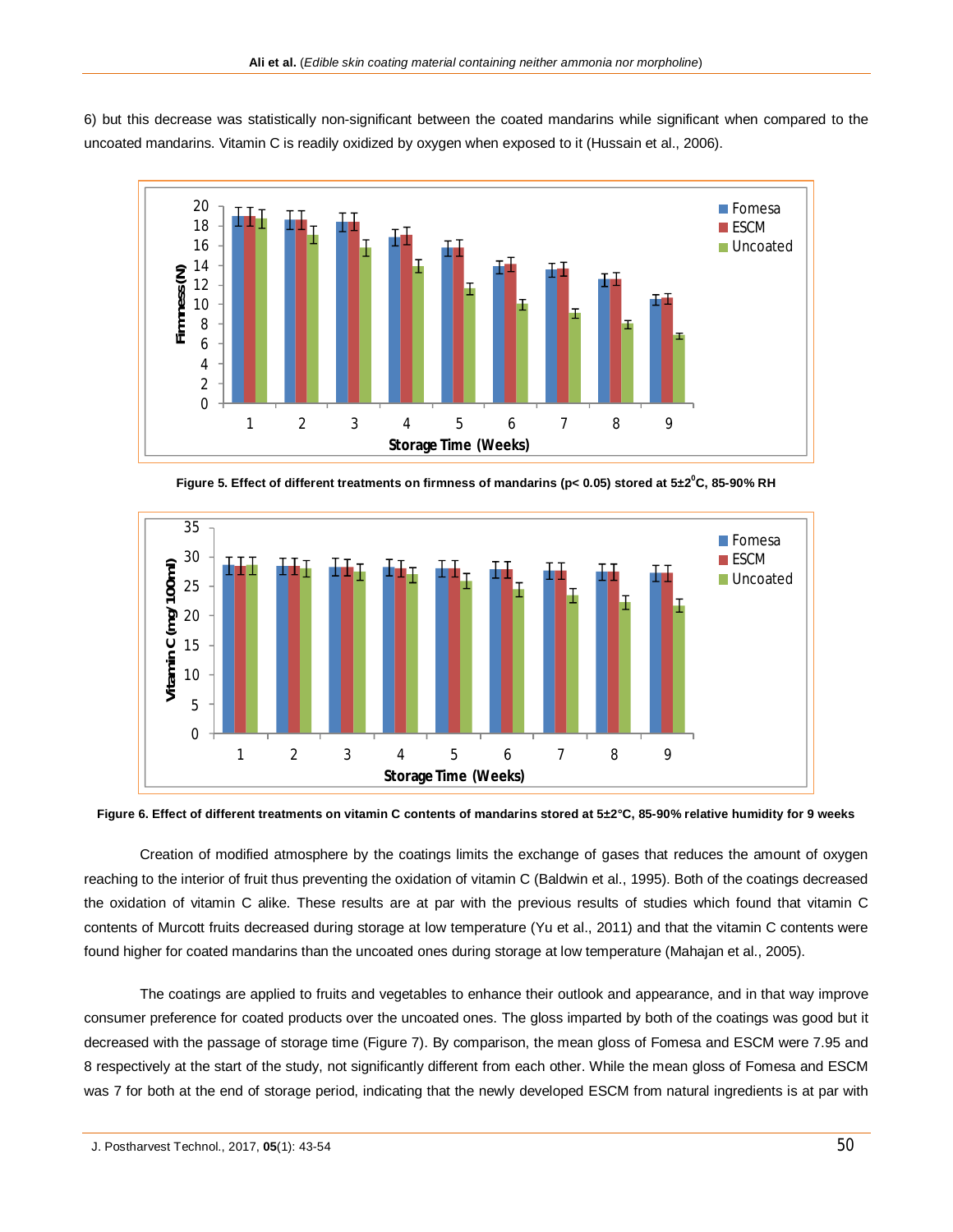the noticeable market brand in terms of gloss imparted to fruit and that it can also fairly maintain the gloss over prolonged storage period.



**Figure 7. Effect of different coatings on gloss of mandarins stored at 5±2<sup>0</sup>C, 85-90% RH for 9 weeks**

Bajwa and Anjum (2007) have previously reported that polyethylene based wax gives more shine than shellac based wax, but the results of present study suggest that it is possible to get the same shine as of polyethylene based synthetic wax from a coating prepared from natural materials only. Perhaps the hydrophobic components (oils, resins) of the fruit coatings did not allow the water to be accumulated on the surface as opposed to hydrophilic components (polysaccharides, proteins), thus maintaining the gloss over prolonged storage period. Both ammonia and ethanol, the most volatile components of Fomesa and ESCM respectively, readily vaporize at the temperatures which are maintained during different processing operations in grading & packing factories, so that the coatings get readily dried. On vaporization, the volatiles can produce an unfriendly environment for the workers of the factory. The Hedonic scale ratings for the worker friendly aspects for both of the fruit coatings clearly revealed that the newly developed ESCM is readily liked by the workers of all factories as opposed to the synthetic wax (Fomesa), which is not liked by the workers owing to the pungent smell of ammonia, an integral part of Fomesa (Table 3).

|               | <b>Parameter</b> |                |                |                   |  |  |
|---------------|------------------|----------------|----------------|-------------------|--|--|
| Worker        | <b>Smell</b>     |                |                | <b>Irritation</b> |  |  |
|               | <b>Fomesa</b>    | <b>ESCM</b>    | Fomesa         | <b>ESCM</b>       |  |  |
| Foreman       | $4^{\circ}$      | 8 <sup>e</sup> | $4^{\circ}$    | 8 <sup>e</sup>    |  |  |
| <b>Sorter</b> | $2^a$            | 7 <sup>d</sup> | $2^a$          | 7 <sup>d</sup>    |  |  |
| Operator      | $2^a$            | 7 <sup>d</sup> | $2^a$          | 7 <sup>d</sup>    |  |  |
| Packer        | 3 <sup>b</sup>   | 8 <sup>e</sup> | 3 <sup>b</sup> | 8 <sup>e</sup>    |  |  |

**Table 3. Mean values for the worker friendly aspects of Fomesa and ESCM by the personals of four factories**

The Hedonic scale ratings of ESCM were significantly different from those of Fomesa, statistically. One important function of the coatings is to improve and maintain the sensory qualities of the fruit being coated. Similarly, a decreasing pattern was observed for all the sensory qualities for all the treatments but the non-ionic anionic ESCM fairly maintained the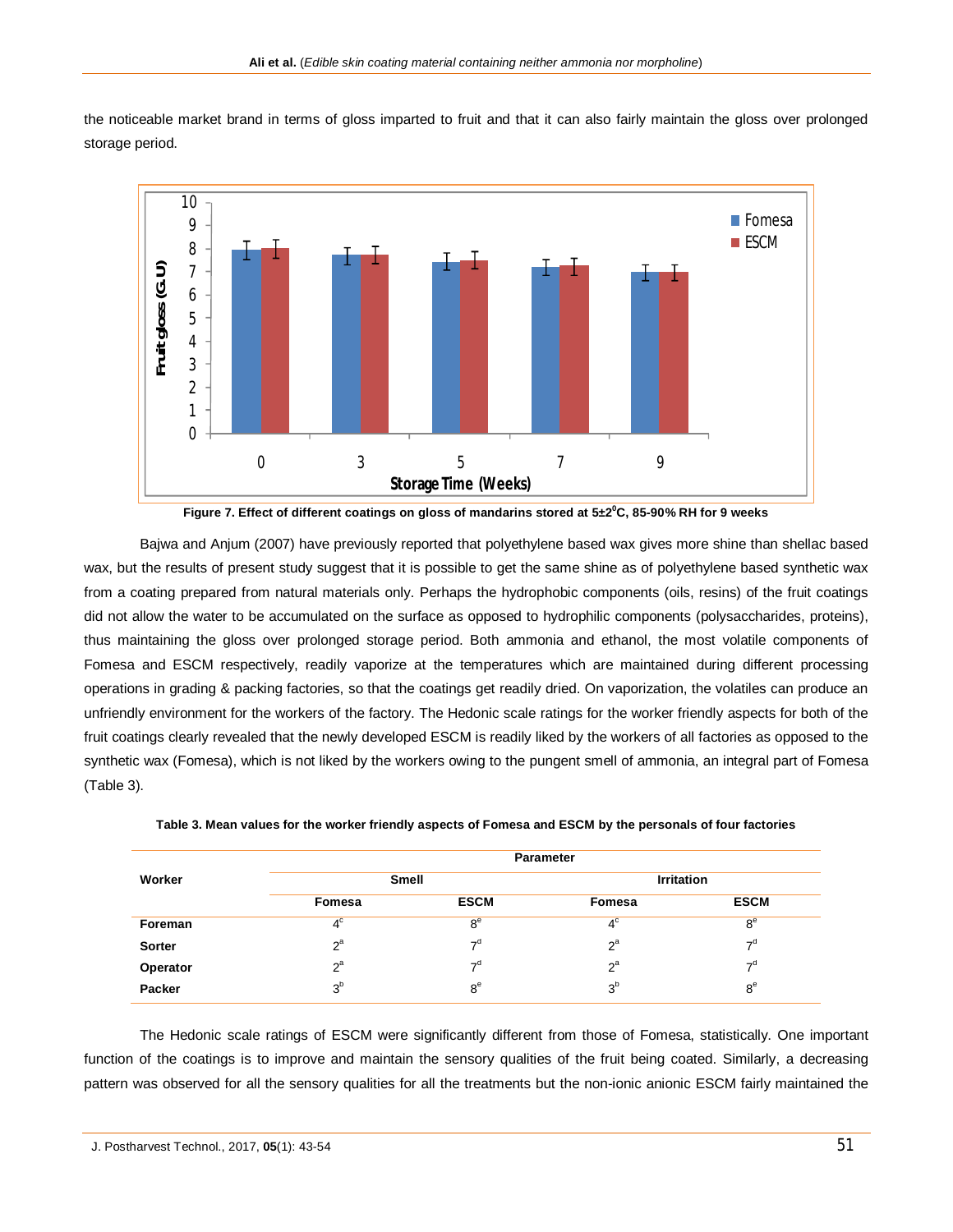sensory qualities of the mandarins, which were significantly superior to the uncoated mandarins while these were at par with the Fomesa coated mandarins (Table 4).

| <b>Attribute</b> | <b>Treatment</b> | <b>Storage Time (days)</b> |                   |                   |                   |                   |                   |                   |                   |                   |                   |
|------------------|------------------|----------------------------|-------------------|-------------------|-------------------|-------------------|-------------------|-------------------|-------------------|-------------------|-------------------|
|                  |                  | 0                          | 7                 | 14                | 21                | 28                | 35                | 42                | 49                | 56                | 63                |
| <b>Visual</b>    | Uncoated         | 8.00 <sup>a</sup>          | 8.00 <sup>a</sup> | 8.00 <sup>a</sup> | 8.00 <sup>a</sup> | 8.00 <sup>a</sup> | $7.75^b$          | $7.75^b$          | 7.50 <sup>c</sup> | $7.25^d$          | $7.25^d$          |
|                  | <b>ESCM</b>      | 8.25 <sup>a</sup>          | 8.25 <sup>a</sup> | 8.25 <sup>a</sup> | 8.25 <sup>a</sup> | 8.25 <sup>a</sup> | $8.15^{a}$        | $8.15^{a}$        | 8.05 <sup>a</sup> | $7.95^{b}$        | $7.95^b$          |
| Appearance       | Fomesa           | 8.25 <sup>a</sup>          | 8.25 <sup>a</sup> | 8.25 <sup>a</sup> | 8.25 <sup>a</sup> | 8.25 <sup>a</sup> | $8.15^{a}$        | $8.10^{a}$        | $8.10^{a}$        | 8.00 <sup>a</sup> | $7.95^b$          |
| Color            | Uncoated         | 8.00 <sup>a</sup>          | 8.00 <sup>a</sup> | 8.00 <sup>a</sup> | 8.00 <sup>a</sup> | 8.00 <sup>a</sup> | 7.90 <sup>b</sup> | $7.85^{b}$        | 7.70 <sup>c</sup> | 7.70 <sup>c</sup> | 7.70 <sup>c</sup> |
|                  | <b>ESCM</b>      | $8.10^{a}$                 | $8.10^{a}$        | 8.00 <sup>a</sup> | 8.00 <sup>a</sup> | 8.00 <sup>a</sup> | 7.90 <sup>b</sup> | $7.85^{b}$        | $7.75^{b}$        | $7.75^{b}$        | $7.75^b$          |
|                  | Fomesa           | $8.10^{a}$                 | $8.10^{a}$        | 8.00 <sup>a</sup> | 8.00 <sup>a</sup> | 8.00 <sup>a</sup> | 7.90 <sup>b</sup> | $7.85^b$          | 7.80 <sup>c</sup> | $7.75^{\circ}$    | $7.75^{\circ}$    |
| <b>Flavor</b>    | Uncoated         | 8.00 <sup>a</sup>          | 8.00 <sup>a</sup> | 8.00 <sup>a</sup> | 8.00 <sup>a</sup> | 7.90 <sup>b</sup> | 7.85 <sup>b</sup> | $7.75^{\circ}$    | 7.70 <sup>d</sup> | 7.70 <sup>d</sup> | $7.65^d$          |
|                  | <b>ESCM</b>      | 8.00 <sup>a</sup>          | 8.00 <sup>a</sup> | 8.00 <sup>a</sup> | 8.00 <sup>a</sup> | 7.90 <sup>b</sup> | $7.85^b$          | $7.75^{\circ}$    | 7.70 <sup>d</sup> | 7.70 <sup>d</sup> | $7.65^d$          |
|                  | Fomesa           | 8.00 <sup>a</sup>          | 8.00 <sup>a</sup> | 8.00 <sup>a</sup> | 8.00 <sup>a</sup> | 7.90 <sup>b</sup> | $7.85^{b}$        | 7.80 <sup>c</sup> | $7.75^{\circ}$    | 7.70 <sup>d</sup> | $7.65^d$          |
| Overall          | Uncoated         | 8.00 <sup>a</sup>          | $8.10^{a}$        | 8.10 <sup>a</sup> | $8.10^{a}$        | 8.00 <sup>b</sup> | 7.95 <sup>b</sup> | 7.90 <sup>c</sup> | 7.80 <sup>d</sup> | 7.80 <sup>d</sup> | 7.80 <sup>d</sup> |
| Acceptability    | <b>ESCM</b>      | $8.10^{a}$                 | $8.10^{a}$        | $8.10^{a}$        | $8.10^{a}$        | 8.00 <sup>b</sup> | $7.95^{b}$        | 7.90 <sup>c</sup> | 7.80 <sup>d</sup> | 7.80 <sup>d</sup> | 7.80 <sup>d</sup> |
|                  | Fomesa           | $8.10^{a}$                 | $8.10^{a}$        | 8.10 <sup>a</sup> | $8.10^{a}$        | 8.00 <sup>b</sup> | $7.95^{b}$        | 7.90 <sup>c</sup> | 7.90 <sup>c</sup> | 7.80 <sup>d</sup> | 7.80 <sup>d</sup> |

**Table 4. Scores for the effect of different treatments on the sensory qualities of mandarins stored at 5±2°C, 85-90% relative humidity for 9 weeks**

(Values sharing the same letter in columns of specific parameter are not significantly different)

Respiration patterns of different mandarins can affect indirectly the sensory attributes like color and flavor as higher rates of weight loss under the ambient conditions decreased the color scores (Hagenmaier, 2002). Both of the coatings decreased the rate of weight loss in the current study thus minimizing the negative changes on the sensory qualities. Contreras-Oliva et al. (2011) also found similar results, which say that sensory qualities were not affected by the edible coating of 'Valencia' oranges.

## **CONCLUSION**

The edible skin coating material (ESCM) prepared from natural ingredients was equally effective in fairly maintaining the postharvest quality of fruits (mandarins) as well as vegetables (bell-pepper, cucumber). It can safely be a good alternative to the synthetic wax. The ethanol based ESCM was more liked as compared to the ammonia based synthetic wax by the workers of the citrus factories regarding worker friendly aspects. The results of present study also suggested that ammonia or morpholine are not necessary to formulate good fruit coating.

# **ACKNOWLEDGMENTS**

This study was funded by the Punjab Agricultural Research Board (PARB) under PARB project number 152. Citrus Research Institute, Al-Rafique Enterprises and Citrus-Asia Enterprises, Sargodha, Al-Noor Kinnow Factory Lalian and Zahid Kinnow Waxing and Grading Bhalwal co-operated for this research.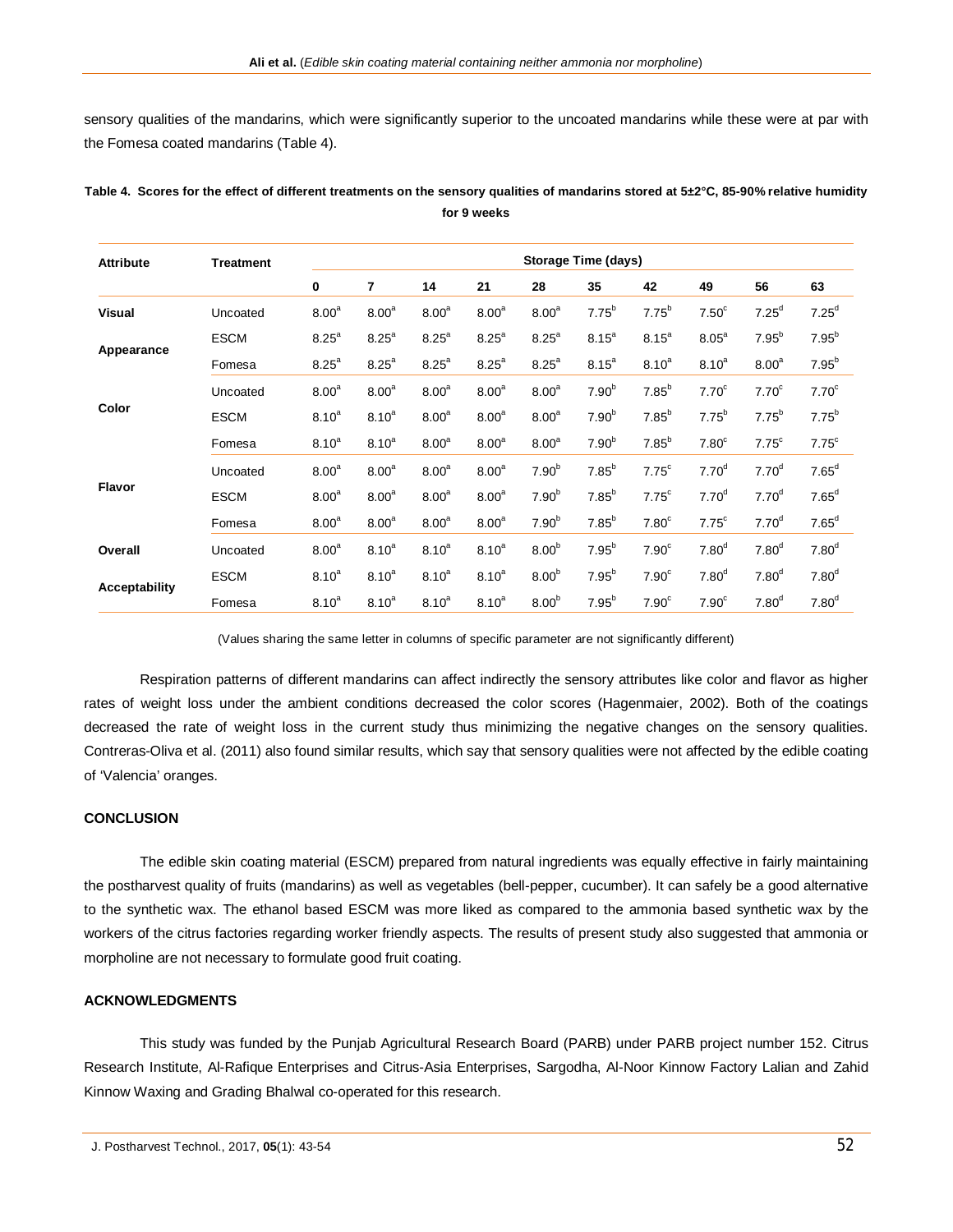# **REFERENCES**

- Anonymous. 2013. Analytical techniques in aquaculture research. Accessed on 15 Feb. 2013. Available at http://www.aquaculture.ugent.be/Education/coursematerial/online%20courses/ATA/analysis/carb-pol.htm
- Anonymous. 2010. Morpholine issues in the United Kingdom. Accessed on 15 Feb. 2014. Available at http://www.nwhort.org/UKCountryAlert.html
- AOAC. 2000. Official methods of analysis of association of official analytical chemists. 16th ed. Association of Official Analytical Chemists. Arlington, USA.
- Arif, A. M., Zulfiqar, A., Ali, M. A., Parveen, S., Khan, A. R. and Iqbal, Z. 2013. Effect of oil-based edible skin-coating material on the post-harvest quality grapefruits (*Citrus paradisi*) stored at low temperature. Research & Reviews: Journal of Food Science and Technology. 2(1):16-23.
- Bajwa, B. E. and Anjum, F. M. 2007. Improving storage performance of *Citrus reticulata Blanco* mandarins by controlling some physiological disorders. International Journal of Food Science and Technology. 42: 495–501.
- Baldwin, E. A. 1994. Edible coatings for fresh fruits and vegetables: past, present, and future, In: Edible coatings and films to improve food quality. (Eds. Krochta, J. M., Baldwin, E. A. and Nisperos-Carriedo, M.O.). CRC Press LLC., Florida, USA. pp. 25-64.
- Baldwin, E. A., Nisperos-Carriedo, M., Shaw, P. E. and Burns, J. K. 1995. Effect of coatings and prolonged storage conditions on fresh orange flavor volatiles, degrees brix and ascorbic acid levels. Journal of Agricultural and Food Chemistry. 43: 1321-1331
- Contreras-Oliva, A., Rojas-Argudo, C. and Pérez-Gago, M. B., 2011. Effect of solid content and composition of hydroxypropyl methylcellulose–lipid edible coatings on physicochemical, sensory and nutritional quality of 'Valencia' oranges. International Journal of Food Science and Technology. 46: 2437–2445.
- Del-Valle, V., Hernandez-Munoz, P., Guarda, A. and Galotto M. J., 2005. Development of a cactus-mucilage (*Opuntia ficus indica*) edible coating and its application to extend strawberry (*Fragaria ananassa*) shelf-life. Food Chemistry. 91(4):751–756.
- Farber, J. N., Harris, L. J., Parish, M. E., Beuchat, L. R., Suslow, T. V., Gorney, J. R., Garrett, E. H. and Busta F. F. 2003. Microbiological safety of controlled and modified atmosphere packaging of fresh and fresh-cut produce. Comprehensive Reviews in Food Science and Food Safety. 2:142–160.
- Hagenmaier, R. D. 2004. Fruit coatings containing ammonia instead of morpholine. In: Proceedings of Florida State Horticultural Society (FSHS-2004). Florida, USA. pp. 396-402.
- Hagenmaier, R. D. 2002. The flavor of mandarin hybrids with different coatings. Journal of Agricultural and Food Sciences. 41: 283-287.

J. Postharvest Technol., 2017, **05**(1): 43-54 53